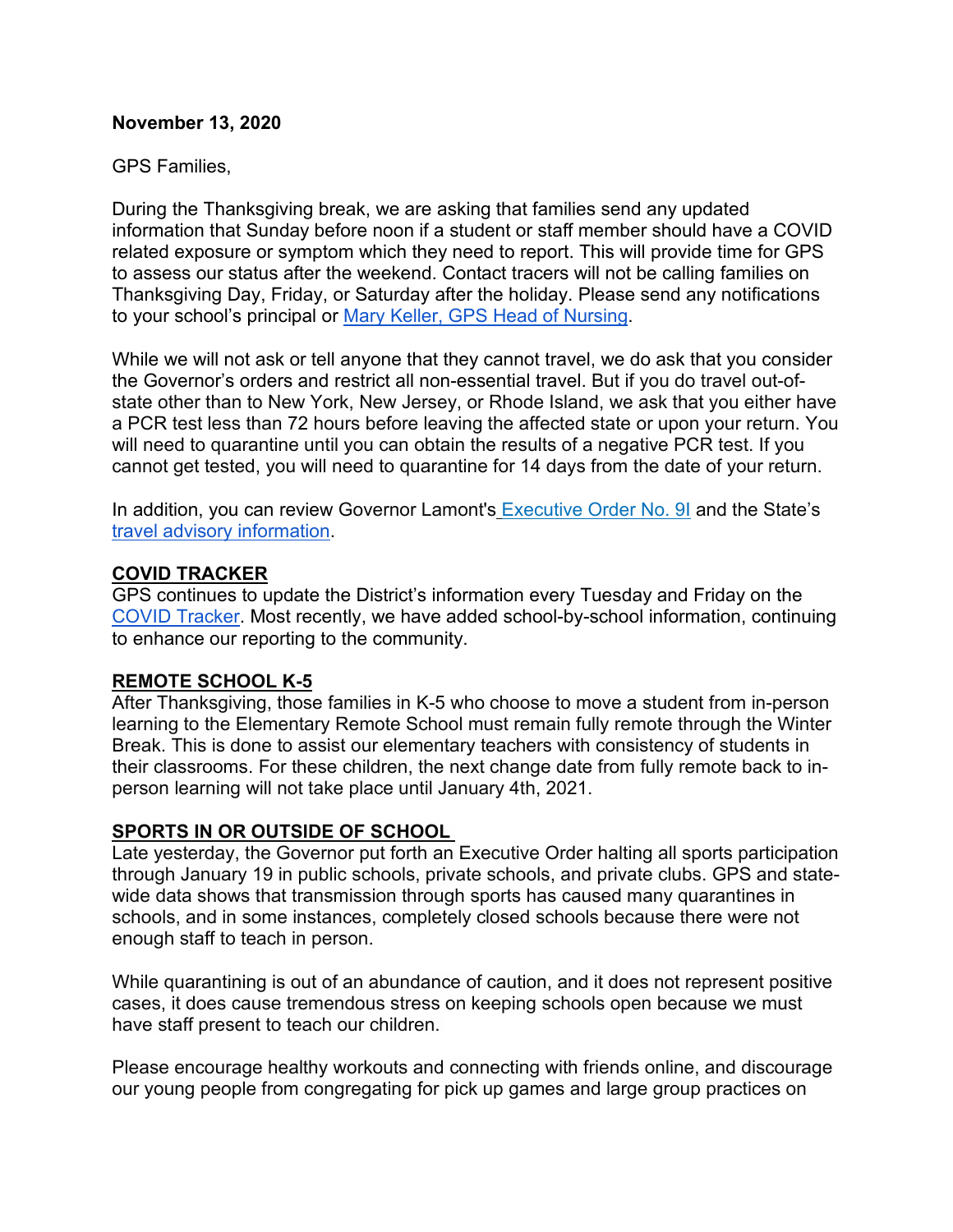private property which are against the Executive Order. Working together to wash hands, wear a mask, and maintain social distancing will help us keep our schools open.

#### **CELEBRATE SUSTAINABLY**

PTAC Green Schools, in partnership with Waste Free Greenwich and the Greenwich Conservation Commission, invite you to kick-off the holiday season with a webinar, "**Merry, Bright and Waste Free Holidays,"** on Tuesday, December 1st from 10-11am. Learn how to create a waste-free wonderland this season at home with creative and earth-friendly tips on gift-giving, entertaining and decking the halls! This webinar is free and open to all. [Click here for details and to register.](https://www.wastefreegreenwich.org/waste-free-holidays)

# **PARENT VIDEO CHATS**

*Elementary & Secondary Remote School Parents* Monday, November 23th at 7pm

## *Collaborative and Proactive Solutions for Families and Discipline*

Tuesday, December 8th at 7pm

Dr. Greene is a clinical psychologist who has been working with children and families for over 30 years. His influential work is widely known throughout the world and he is a New York Times bestselling author. We are thrilled to have him present to our GPS community! Please email the [Greenwich SEAC](mailto:greenwichSEAC@gmail.com) if you have any questions.

Click the link below to join the webinar:

<https://zoom.us/j/98181039517?pwd=UjlVZm5JL0t5QzM0b2c4d1RJVFZKZz09> Passcode: 064618

Have a safe, healthy, and fun weekend! Dr. Toni Jones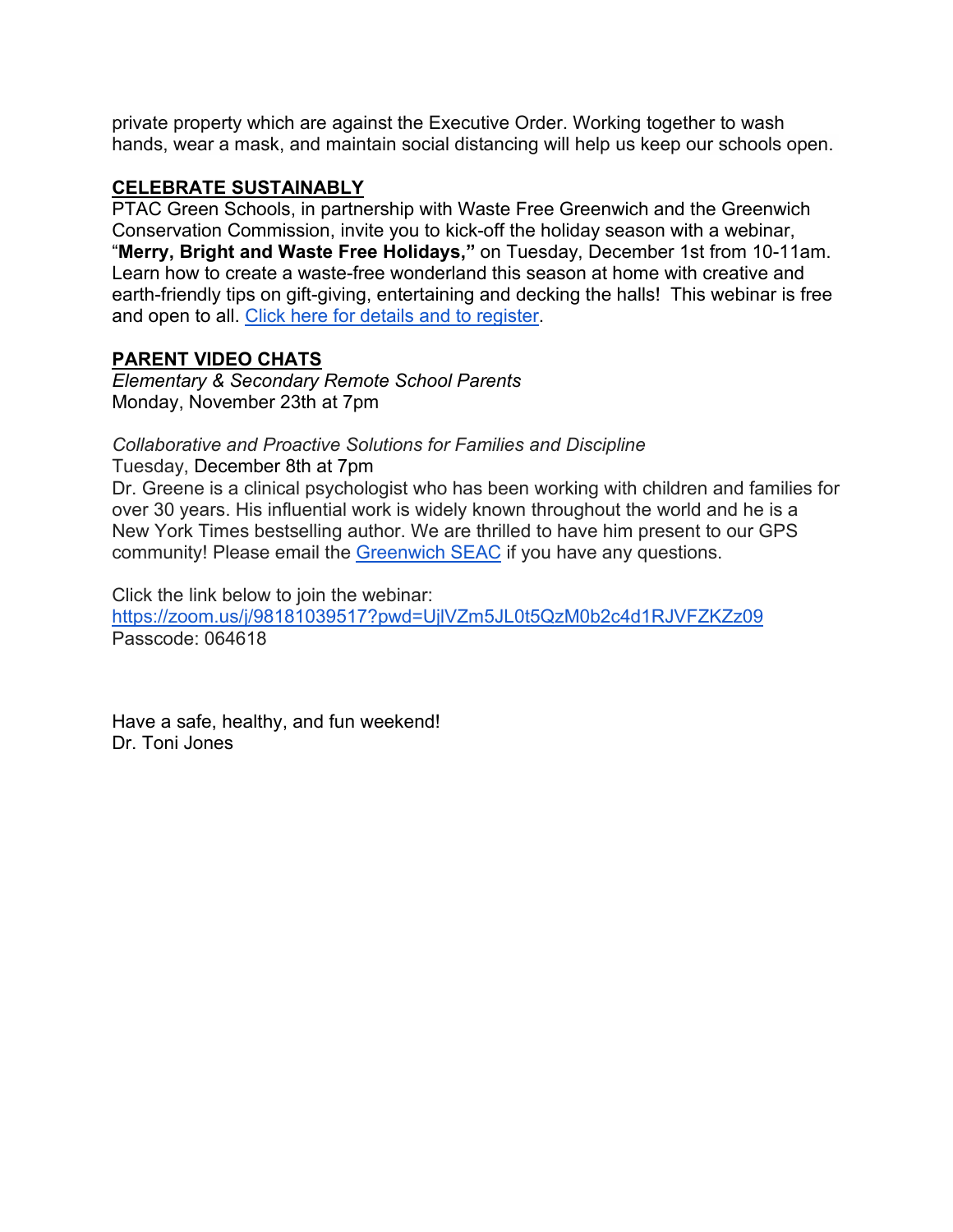#### **13 de noviembre de 2020**

### Familias de GPS,

durante las vacaciones de Acción de Gracias, les pedimos a las familias que envíen cualquier información actualizada ese domingo antes del mediodía si un estudiante o miembro del personal debe tener una exposición o síntoma relacionado con COVID que deben informar. Esto proporcionará tiempo para que el GPS evalúe nuestro estado después del fin de semana. Los rastreadores de contactos no llamarán a las familias el Día de Acción de Gracias, el viernes o el sábado después del feriado. Envíe cualquier notificación al director de su escuela oa [Mary Keller, jefa de enfermería de GPS.](mailto:mary_keller@greenwich.k12.ct.us)

Si bien no le preguntaremos ni le diremos a nadie que no puede viajar, le pedimos que considere las órdenes del Gobernador y restrinja todos los viajes que no sean esenciales. Perosi viaja fuera del estado que no sea Nueva York, Nueva Jersey o Rhode Island, le pedimos que se realice una prueba de PCR menos de 72 horas antes de salir del estado afectado o al regresar. Deberá ponerse en cuarentena hasta que pueda obtener los resultados de una prueba de PCR negativa. Si no puede hacerse la prueba, deberá permanecer en cuarentena durante 14 días a partir de la fecha de su regreso.

Además, puede revisar el informe del Gobernador Lamont [Orden Ejecutiva No. 9I](https://portal.ct.gov/-/media/Office-of-the-Governor/Executive-Orders/Lamont-Executive-Orders/Executive-Order-No-9I.pdf) edel Estado [información de advertencia de viaje.](https://portal.ct.gov/Coronavirus/travel)

#### **COVID TRACKER**

GPS continúa actualizando la información del Distrito todos los martes y viernes en [COVID Tracker.](https://www.greenwichschools.org/teaching-learning/student-support-services/health-services/covid-19) Más recientemente, hemos agregado información escuela por escuela, continuando mejorando nuestros informes a la comunidad.

#### **ESCUELA REMOTA K-5**

Después del Día de Acción de Gracias, las familias de K-5 que eligen trasladar a un estudiante del aprendizaje en persona a la Escuela Primaria Remota deben permanecer completamente alejadas durante las vacaciones de invierno. Esto se hace para ayudar a nuestros maestros de primaria con la coherencia de los estudiantes en sus aulas. Para estos niños, la próxima fecha de cambio de aprendizaje totalmente remoto a en persona no se llevará a cabo hasta el 4 de enero de 2021.

# **DEPORTES DENTRO O FUERA DE LA ESCUELA A**

última hora de ayer, el gobernador emitió una Orden Ejecutiva que detiene toda participación deportiva hasta el 19 de enero. en escuelas públicas, escuelas privadas y clubes privados. Los datos del GPS y de todo el estado muestran que la transmisión a través de los deportes ha provocado muchas cuarentenas en las escuelas y, en algunos casos, escuelas completamente cerradas porque no había suficiente personal para enseñar en persona.